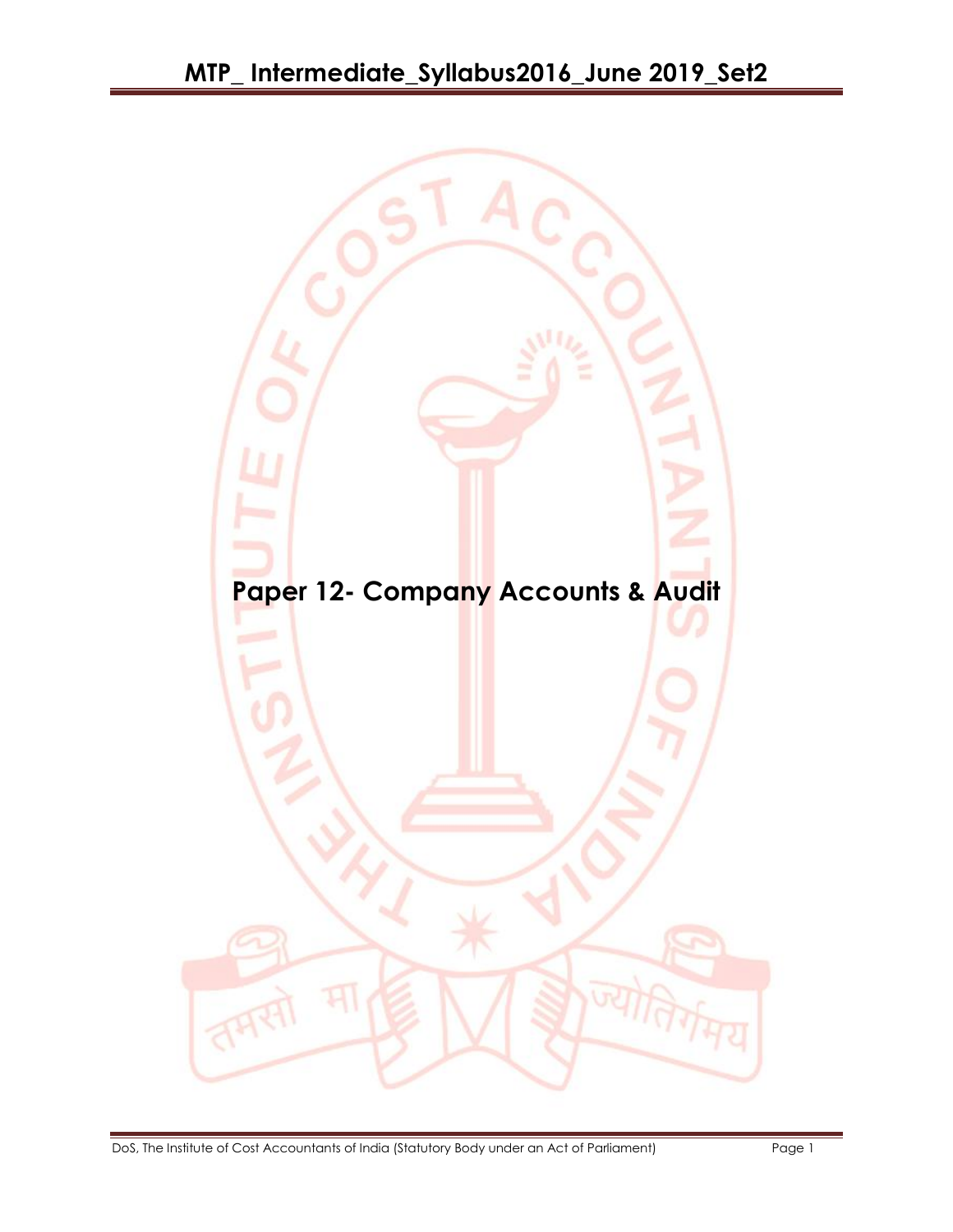## **Paper 12- Company Accounts & Audit**

**Full Marks: 100 Time allowed: 3 hours**

**Section – A (Company Accounts)**

**Answer Question No. 1 and any three from Question Nos. 2,3,4 and 5.**

### 1. (a) Choose the correct answer from the given four alternatives: [6x1=6]

- **(i)** Which of the following is/are long term source/s of finance?
	- (A) Issue of Shares
	- (B) Debentures
	- (C) Loans
	- (D) All of the above
- **(ii)** When a shareholder fails to pay calls, the company, if empowered by its articles, may  $\_$  the shares.
	- (A) Forfeit
	- (B) Surrender
	- (C) Buy-back
	- (D) None of the above

### **(iii)** \_\_\_\_\_\_\_ \_\_\_\_\_\_\_\_ implies bank balance and other risk-free short term investments, and advances which are readily encashable.

- (A) Cash
- (B) Cash Equivalent
- (C) Cash Flow
- (D) None of the above
- **(iv)** A/an \_\_\_\_\_\_\_\_\_\_\_ holder has voting right.
	- (A) Debenture
	- (B) Preference Share
	- (C) Equity Share
	- (D) Both (A) and (B)

### **(v)** General Ledger of a Banking Company contains\_\_\_\_\_\_\_\_\_\_\_\_

- (A) Control Accounts of all personal ledgers
- (B) Profit and Loss Account
- (C) Contra Accounts
- (D) All of the above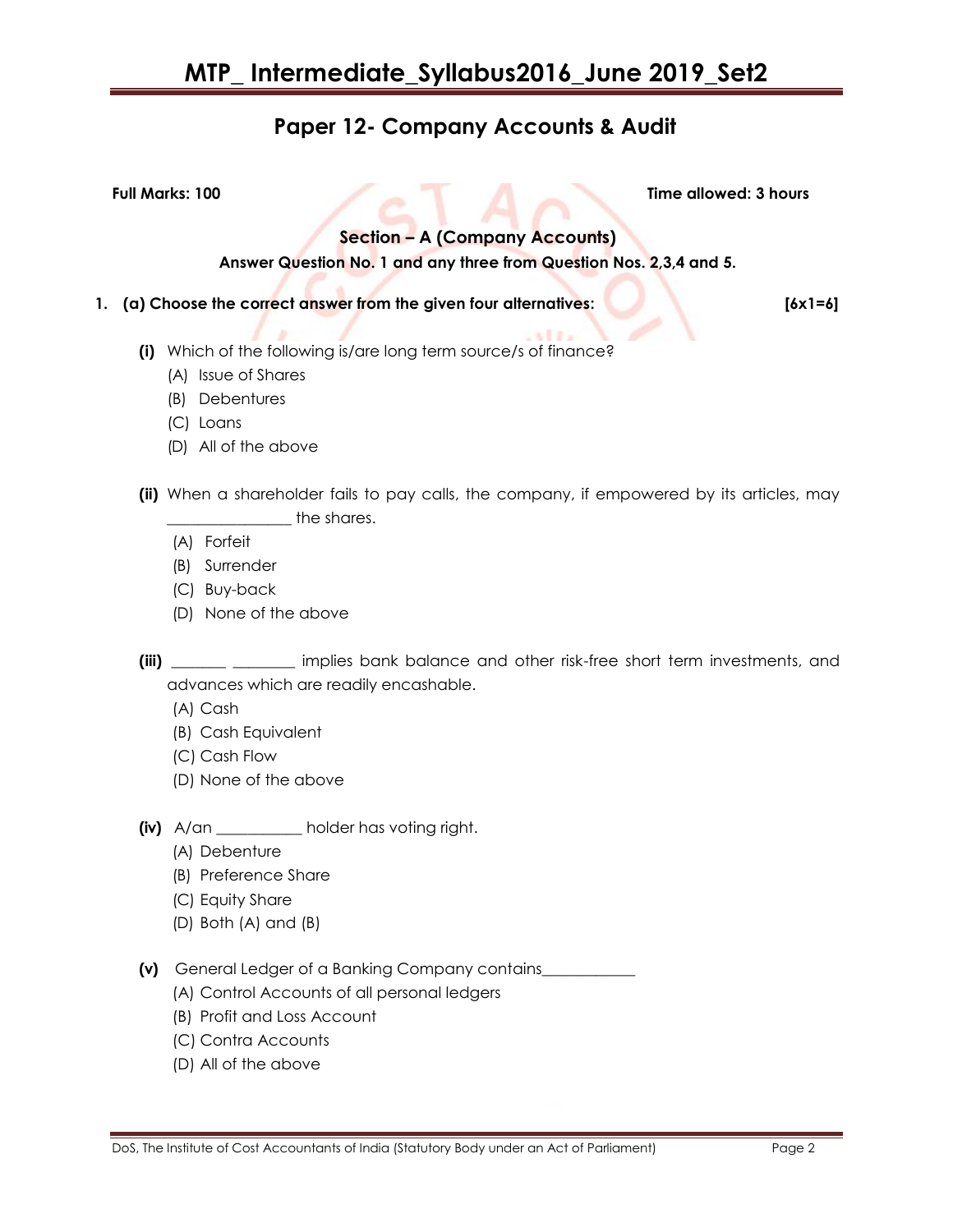## **MTP\_ Intermediate\_Syllabus2016\_June 2019\_Set2**

**(vi)** *u* **i**  $\mathbf{v}$  is the currency of the primary economic environment in which

- the entity operates.
- (A) Reporting Currency
- (B) Foreign Currency
- (C) Closing Rate
- (D) None of the above

### **(b) Match the following items in Column 'A' with items shown in Column 'B': [1×4=4]**

|    | Column 'A'         |    | Column 'B'                                |
|----|--------------------|----|-------------------------------------------|
|    | Government Grant   | А. | Segment assets are 10 per cent or more of |
|    |                    |    | the total assets of all segments          |
|    | AS 15              | Β. | Qualifying assets                         |
| 3. | AS 16              |    | Post-employment benefits                  |
|    | Reportable Segment |    | Assistance by government                  |

### **(c) State whether the following statements are True or False: [1x4=4]**

- **(i)** A operating lease is a lease that transfers substantially all the risks and rewards incidental to ownership of an asset.
- **(ii)** Segment result is Segment Expense less Segment Revenue.
- **(iii)** Bonus is the share of profit which is payable by the insurance company to the policy holders.
- **(iv)** IPO is made when company seeks to raise capital via public investment but FPO is a subsequent public contribution.

### **Answer any three questions out of the following four questions [3×12=36]**

**2. (a)** On 01.01.2018 Bharti Ltd. had 4,000, 10% Debentures of ₹ 100 each. On 01.06.2018 the company purchased 800 Own Debentures at  $\bar{\tau}$  97 cum-interest in the open market. Interest on debentures is payable on 30th June and 31st December each year.

Required: Give the necessary journal entries assuming —

Own Debentures purchased were retained as investments till 31.12.2018 and were cancelled on the same date.

[The company follows English Calendar Year.] **[6]**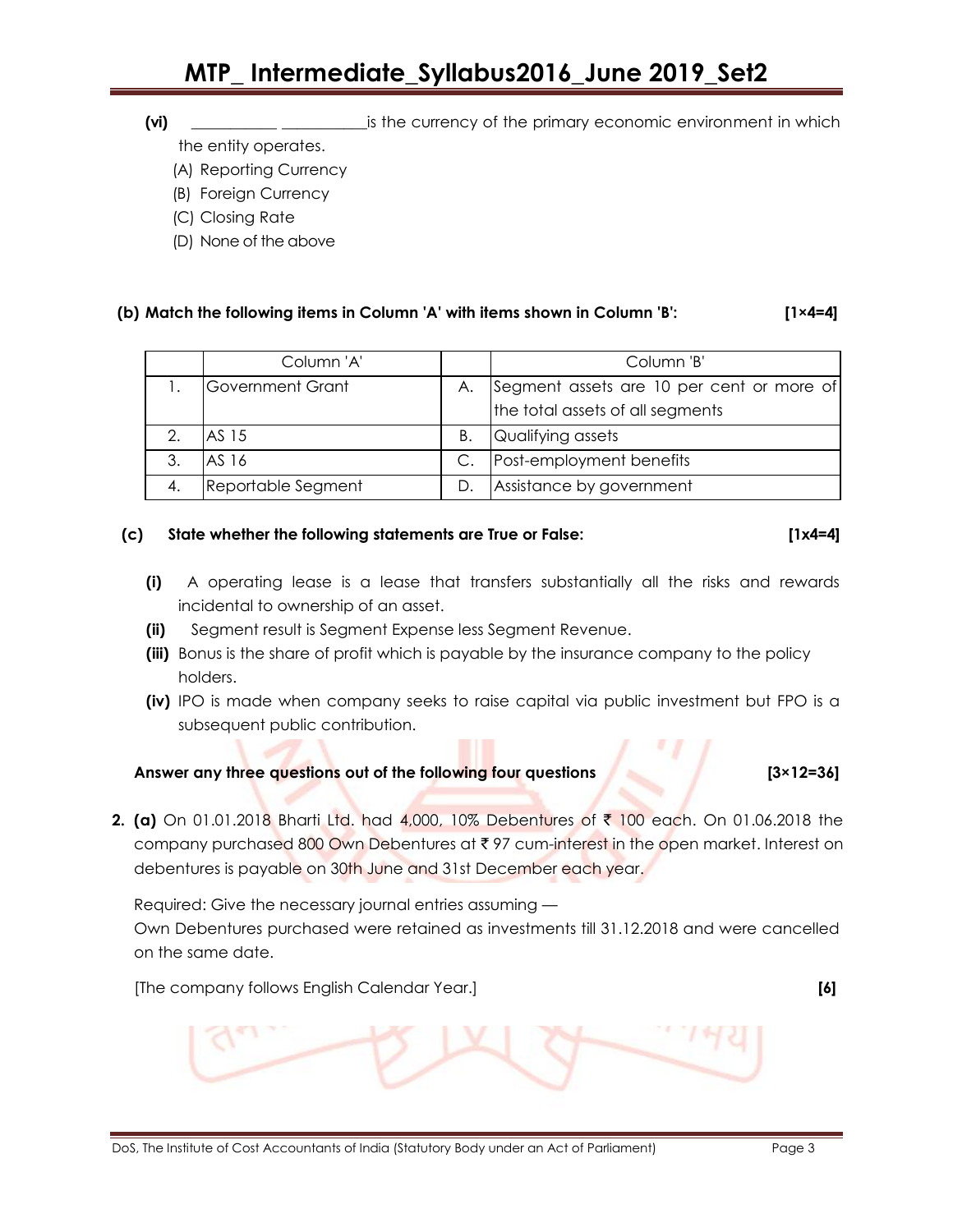**(b)** MM Ltd. has eight segments A, B, C, D, E, F, G and H. The following information is available in relation to

| Particulars                    | Α   | B     |      | D    | F   |      | G   | Н               | Total |
|--------------------------------|-----|-------|------|------|-----|------|-----|-----------------|-------|
| Segment Revenue                |     |       |      |      |     |      |     |                 |       |
| External Sales                 | Nil | 1,020 | 60   | 40   | 60  | 200  | 80  | 40              | ,600  |
| Inter-Segment Sales            | 400 | 240   | 1201 | 20   | Nil | Nil  | 20  | Nil             | 800   |
| <b>Total Revenue</b>           | 400 | ,260  | 180  | 60   | 60  | 200  | 100 | 40              | 2,400 |
| Segment Result - Profit (Loss) | 20  | (360) | 60   | (20) | 32  | (20) | 20  | 28 <sub>1</sub> | (240) |
| Segment Assets                 | 90  | 282   | 30   | 66   | 18  | 30   | 30  | 54              | 600   |

Identify which of the above constitute Reportable Segments, if you were informed that A, B, C and E were the Reported Segments in the last financial year.

**3. (a)** From the Balance Sheet of K Ltd as given below ascertain the cash flow from operating activity:

| Liabilities             |      | 31.03.2017 31.03.2018 | Assets                    | 31.03.2017 | 31.03.2018     |
|-------------------------|------|-----------------------|---------------------------|------------|----------------|
| <b>Share Capital</b>    | 500  |                       | 500 Land & Building       | 300        | 300            |
| 9% Debentures           | 200  |                       | 160 Machinery             | 164        | 180            |
| <b>Sundry Creditors</b> | 230  |                       | 216 Stock in Trade        | 200        | 228            |
| Profit and Loss A/c     | 40   |                       | 54 Sundry Debtors         | 170        | 162            |
| Depreciation Fund       | 80   |                       | 88 Cash and Bank Balances | 382        | 300            |
| Contingency Reserve     | 140  |                       | 110 Pre-Paid Expenses     |            | 6 <sup>1</sup> |
| Outstanding Expenses    | 30   | 48                    |                           |            |                |
| Total                   | .220 | 1,176                 | Total                     | ,220       | .176           |

- One old Machinery which has Original Cost of ₹30,000 was sold for ₹10,000. The Accumulated Depreciation in respect of the said Machinery amounts to  $\bar{\tau}16,000$ . One new Machinery was acquired for  $\bar{e}46,000$ .
- 9% Debentures were redeemed at a discount of 4% on their Face Value. (Redemption was made at the beginning of the year).
- Dividend at 12% was declared and paid in Cash.
- Income Tax Liability of `30,000 paid was debited in Contingency Reserve. **[8]**

 **[6]**

 $(5$  in Lakhs)

**(b)** From the following information Calculate Return on Equity as per Regulation 21 of the Central Electricity Regulatory Commission (Terms and Conditions of Tariff) Regulations, 2004:

- 1. Date of Commercial Operation of COD = 1st April 2010
- 2. Approved Opening Capital Cost as on 1st April 2010 =  $\overline{5}$  15,00,000
- 3. Details of allowed Additional Capital Expenditure. Repayment of Loan and Weighted Average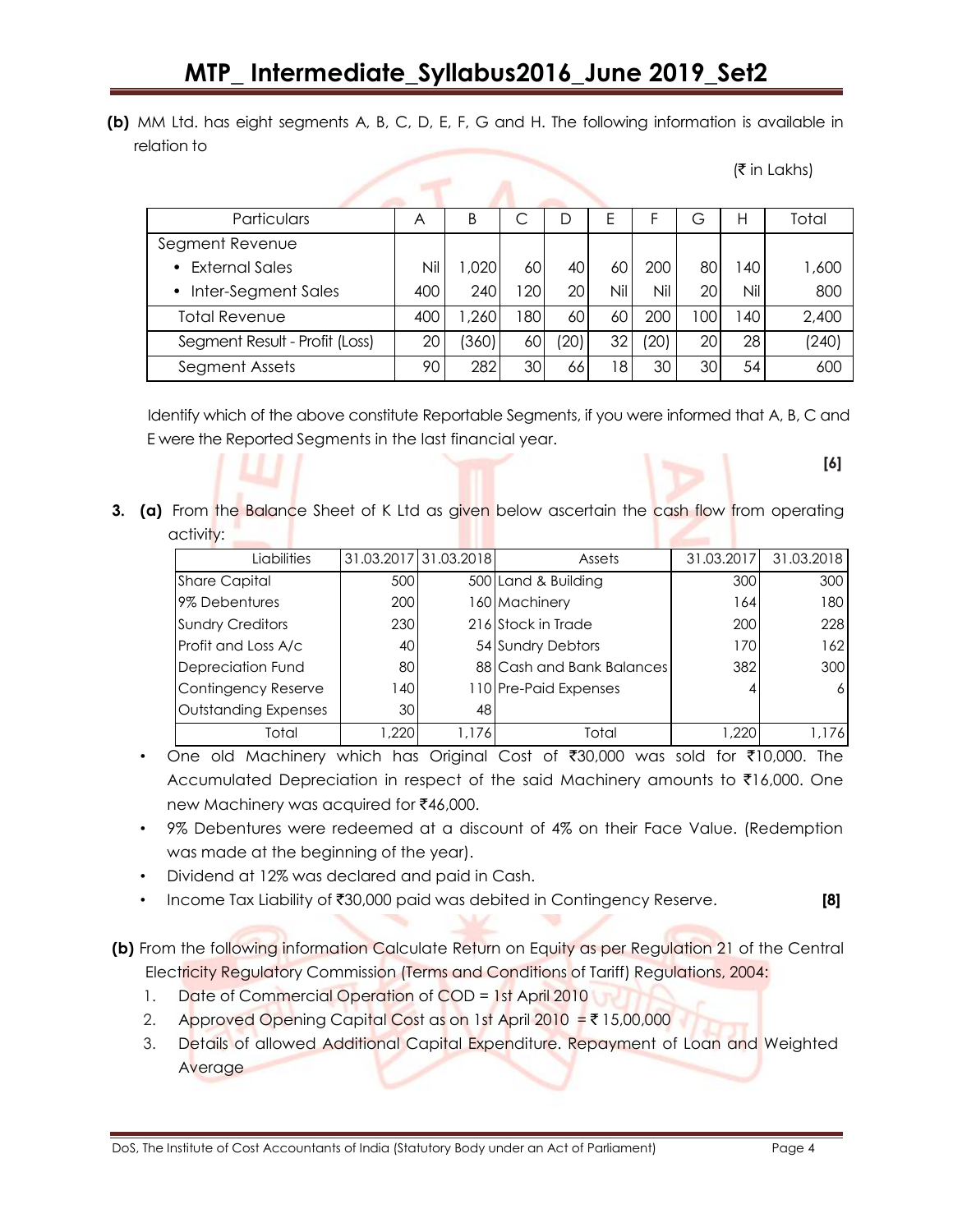# **MTP\_ Intermediate\_Syllabus2016\_June 2019\_Set2**

| Rate of Interest on Loan is as Follows   |           |          |          |          |
|------------------------------------------|-----------|----------|----------|----------|
|                                          | 1st year  | 2nd year | 3rd year | 4th vear |
| Additional Capital Expenditure (Allowed) | 000.000.1 | 30,000   | 20.000   | 10.000   |
|                                          |           |          |          |          |

4. ABC Limited has an authorized capital of ₹ 5,00,000 divided into 5000 equity shares of ₹ 100 each. On 31.03.2018, 2500 shares were fully called up.

|                                   | ₹              |                                   | ₹        |
|-----------------------------------|----------------|-----------------------------------|----------|
| Inventory                         |                | 50,000 Advertisement              | 3,800    |
| Sales                             | 4,50,000 Bonus |                                   | 10,500   |
| Purchases                         |                | 3,25,000 Accounts receivable      | 38,700   |
| Productive wages                  |                | 70,000 Accounts payable           | 35,200   |
| Discount allowed                  |                | 4,200 Plant and Machinery         | 80,500   |
| Discount received                 |                | 3,150 Furniture                   | 17,100   |
| Insurance (year up to 30.06.2018) |                | 6,720 Cash at bank                | 1,30,000 |
| Salaries                          |                | 18,500 Cash in hand               | 4,700    |
| Rent                              |                | 6,000 Reserves                    | 25,000   |
| General expenses                  |                | 8,950 Loan from Managing Director | 15,700   |
| Profit and Loss a/c (cr.)         |                | 6,220 Bad debts                   | 3,200    |
| Printing and Stationary           |                | 2,400 Calls in arrears            | 5,000    |
|                                   |                | Share capital                     | 2,50,000 |

The following are the balance extracted from the ledger of the company as on 31.03.2018:

Also the following information are given:

- (a) Closing inventory is ₹91,500;
- (b) Depreciation to be charged on plant and furniture at 15% and 10% respectively;
- (c) Outstanding liabilities—wages at  $\bar{t}$ 5,200, salaries at  $\bar{t}$ 1,200 and rent at  $\bar{t}$ 600;
- (d) Salesman are entitled to a commission of 1% on sales;
- (e)  $₹4,000$  are to be transferred to General reserves;
- (f) Dividend on paid up share capital is to be provided @ 5%.

You are required to prepare Profit and Loss Statement for the year ended 31.03.2018 and the Balance Sheet as on that date in accordance with the Companies Act, 2013 in the Vertical Form along with the Notes on Accounts. **[12]** 

### **5. Write short note (any three): 13×4=12**

- **(a)** Follow on public offer (FPO)
- **(b)** Types of Cash Flow;
- **(c)** Rebate on Bills Discounted;
- **(d)** Business segment as per AS 17.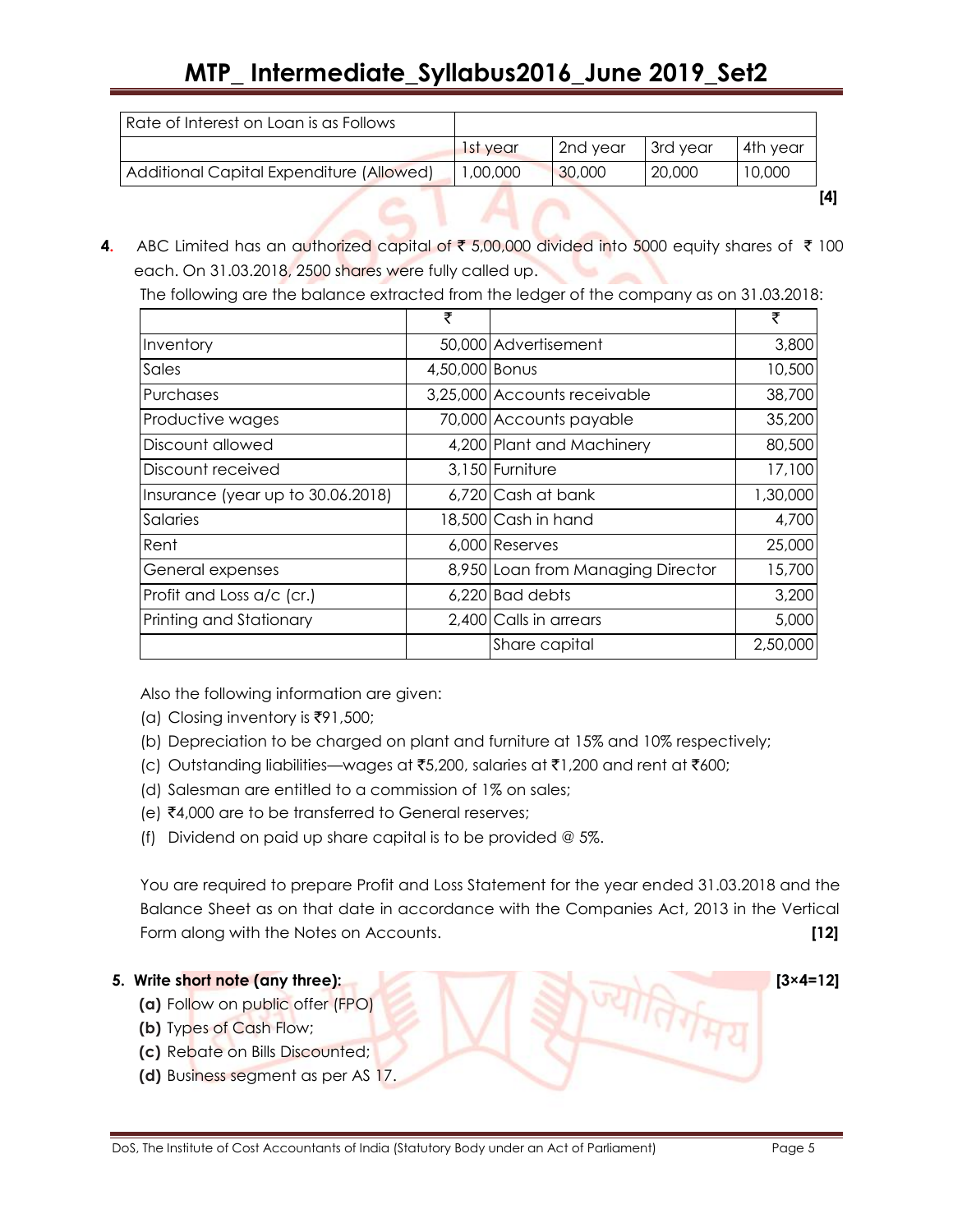### **Section – B (Auditing)**

**Answer Question No. 6 and any three from Question Nos. 7,8,9 and 10.**

- **6. (a) Choose the correct answer from the given four alternatives: [6x1=6] (i)** A cost auditor submits his report to – (A) Government (B) Shareholders (C) Statutory Auditor (D) Board of Directors **(ii)**Appointment of auditor for government company is done by (A) BOD (B) Audit committee (C) Managing Director (D) CAG **(iii)** Form for maintenance of Cost Records by the Company is (A) CRA-1 (B) CRA-2 (C) CRA-3 (D) CRA-4 **(vi)** Each of the three parties involved in an audit \_\_\_\_\_\_\_\_\_\_\_\_\_ play a role that contributes to its success. (A) the client, the auditor, and the auditeer (B) the client, the auditor, and the audite (C) the client, the moderator, and the auditee (D) the client, the auditor, and the auditee **(iv)** An audit report is the \_\_\_\_\_\_\_\_\_\_ product of audit. (A) Main (B) Final (C) Semi final
	- (D) None of the above
	- **(v)** Statutory Auditor can be removed by the \_\_\_\_\_\_\_\_\_\_\_\_\_\_\_\_\_\_
		- (A) Shareholders
		- (B) Audit committee
		- (C) BOD
		- (D) None of the above.